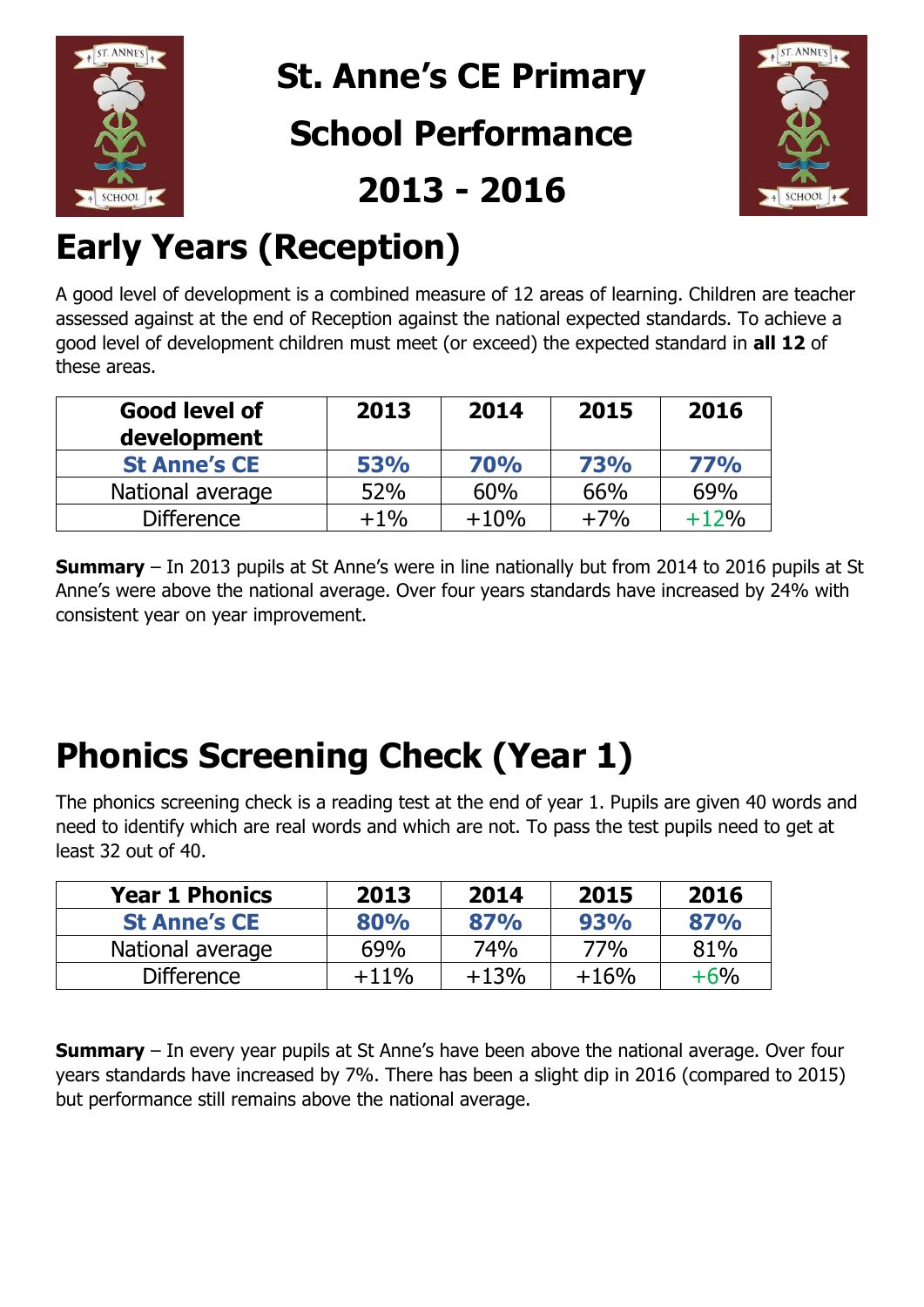

**St. Anne's CE Primary**

#### **School Performance**

**2013 - 2016**



# **Key Stage 1 (Year 2)**

Pupils are teacher assessed at the end of key stage 1 at the end of year 2. Pupils are teacher assessed against criteria contained within the statutory 'Interim teacher assessment framework'. This defines the new standard.

| <b>Expected Standard</b>      |                     | 2016       |
|-------------------------------|---------------------|------------|
| <b>Reading</b>                | <b>St Anne's CE</b> | 87%        |
|                               | National average    | 74%        |
|                               | <b>Difference</b>   | 13%        |
| Writing                       | <b>St Anne's CE</b> | 80%        |
|                               | National average    | 65%        |
|                               | <b>Difference</b>   | <b>15%</b> |
| <b>Maths</b>                  | <b>St Anne's CE</b> | 87%        |
|                               | National average    | 73%        |
|                               | <b>Difference</b>   | 14%        |
| <b>Reading, Writing &amp;</b> | <b>St Anne's CE</b> | 80%        |
| <b>Maths combined</b>         |                     |            |
|                               |                     |            |

**Summary** – Overall pupils at St Anne's are above the national average.

| <b>Greater Depth</b>          |                     | 2016 |
|-------------------------------|---------------------|------|
| <b>Reading</b>                | <b>St Anne's CE</b> | 33%  |
|                               | National average    | 24%  |
|                               | <b>Difference</b>   | 9%   |
| <b>Writing</b>                | <b>St Anne's CE</b> | 30%  |
|                               | National average    | 13%  |
|                               | <b>Difference</b>   | 17%  |
| <b>Maths</b>                  | <b>St Anne's CE</b> | 33%  |
|                               | National average    | 18%  |
|                               | <b>Difference</b>   | 15%  |
| <b>Reading, Writing &amp;</b> | <b>St Anne's CE</b> | 20%  |
| <b>Maths combined</b>         |                     |      |
|                               |                     |      |

**Summary** – Overall pupils at St Anne's are above the national average.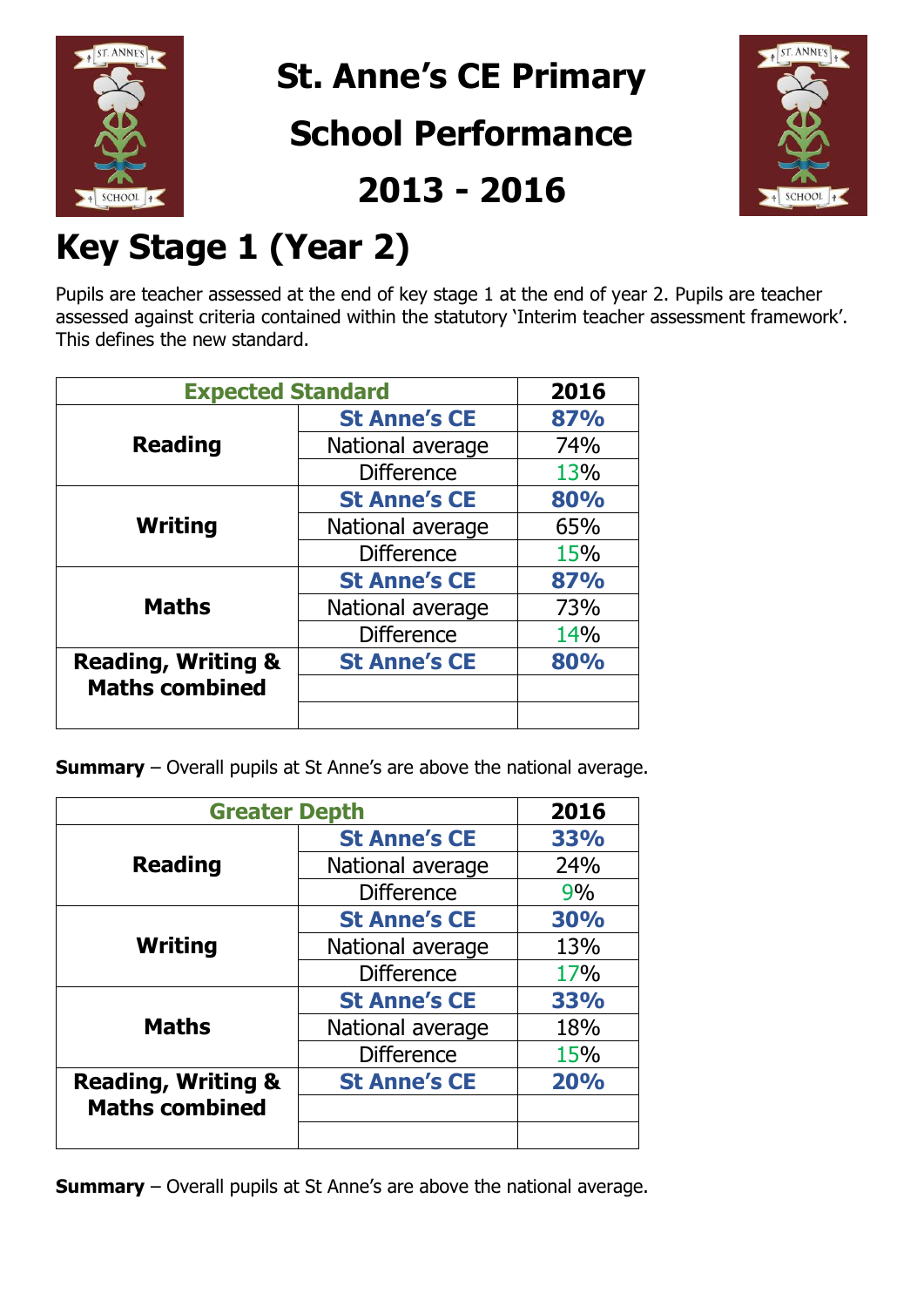

# **St. Anne's CE Primary School Performance 2013 - 2016**



# **Key Stage 2 (Year 6)**

Pupils sit SATs tests at the end of key stage 2 at the end of year 6 for Reading, Grammar, punctuation and spelling and Maths. Writing is teacher assessed. The expected standard nationally at the end of key stage 2 is defined within the statutory 'Interim teacher assessment framework'

| <b>Expected Standard</b>      | 2016                |        |
|-------------------------------|---------------------|--------|
|                               | <b>St Anne's CE</b> | 90%    |
| <b>Reading</b>                | National average    | 66%    |
|                               | <b>Difference</b>   | $+24%$ |
|                               | <b>St Anne's CE</b> | 93%    |
| Writing                       | National average    | 74%    |
|                               | <b>Difference</b>   | $+19%$ |
| Spelling,                     | <b>St Anne's CE</b> | 83%    |
| punctuation &                 | National average    | 72%    |
| grammar                       | <b>Difference</b>   | $+11%$ |
|                               | <b>St Anne's CE</b> | 93%    |
| <b>Maths</b>                  | National average    | 70%    |
|                               | <b>Difference</b>   | $+23%$ |
| <b>Reading, Writing &amp;</b> | <b>St Anne's CE</b> | 86%    |
| <b>Maths combined</b>         | National average    | 53%    |
|                               | <b>Difference</b>   | $+33%$ |

**Summary** – Overall pupils at St Anne's are above the national average in all subjects.

In **Reading** 90% of pupils achieved the expected standard compared to 66% of pupils nationally (24% more at St. Anne's).

In **Writing** 93% of pupils achieved the expected standard compared to 74% of pupils nationally (19% more at St. Anne's).

In **Spelling, punctuation & grammar** 83% of pupils achieved the expected standard compared to 72% of pupils nationally (11% more at St. Anne's).

In **Maths** 93% of pupils achieved the expected standard compared to 70% of pupils nationally (23% more at St. Anne's).

In **Reading, Writing & Maths combined** 86% of pupils achieved the expected standard compared to 53% of pupils nationally (33% more at St. Anne's).